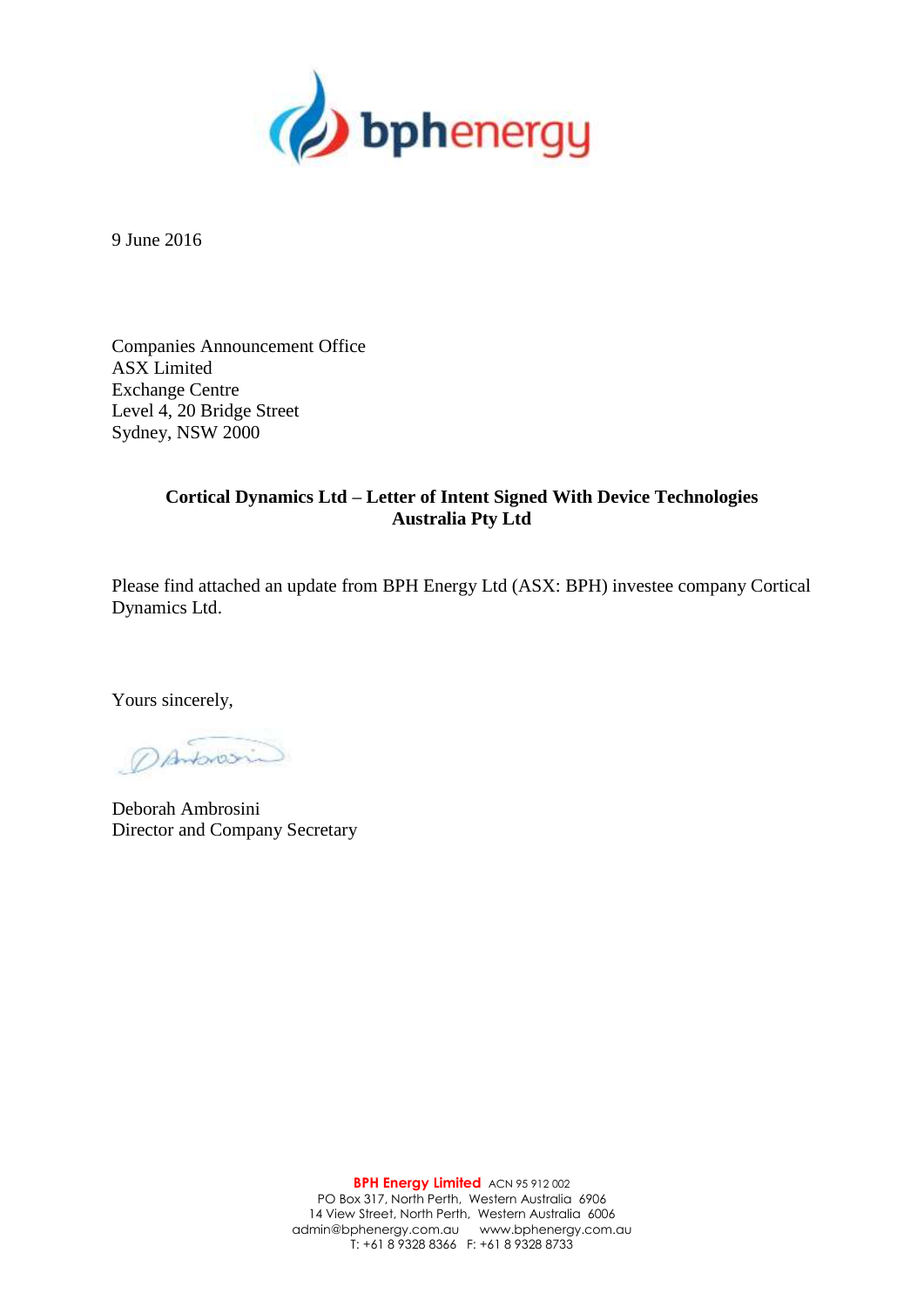

9 June 2016

BPH Energy Limited 14 View Street North Perth, WA 6006

## **CORTICAL SIGNS LETTER OF INTENT WITH DEVICE TECHNOLOGIES AUSTRALIA PTY LTD**

Cortical Dynamics Limited ("**Cortical**") is pleased to advise that it has signed a Letter Of Intent ("LOI") with Device Technologies Australia Pty Ltd ("**Device**") for Cortical's Brain Anesthesia Response ("**BAR**") Monitor.

Under the LOI Device will have exclusive distribution rights for Australia and New Zealand for the sale of products for a period of six (6) months. Subject to the overall market assessment outcome Device will have the right to continue the exclusive distribution rights for an addition 4 and a half (4.5) years.

#### **About Device Technologies Australia Pty Ltd**

Device is an established distributor of quality and technologically-advanced medical equipment and consumables. The company is Australian-owned and employs more than 700 healthcare specialists and support staff in Australia and New Zealand.

Yours sincerely,

David Breeze Chairman Cortical Dynamics Ltd PO Box 317 North Perth WA 6906

### **About Cortical**

Cortical is an Australian based medical device technology company that has developed a next generation Brain Function Monitor (BAR). The core-product the BAR monitor has been developed with the objective of better detecting the effect of anaesthetic agents on brain activity, aiding anaesthetists in keeping patients optimally anaesthetised.

The BAR monitor improves on currently used electroencephalogram (EEG) technologies by incorporating the latest advances in understanding of how the brain's rhythmic electrical activity, the EEG, is produced. The approach used is fundamentally different from all other devices currently available in the market in that its underlying algorithm produces EEG indexes which are directly related to the physiological state of the patient's brain.

> **Cortical Dynamics Ltd** ACN 107 557 620 PO box 317, North Perth, WA, 6906 14 View Street, North Perth, Western Australia T: + 61 8 6467 9525 F: +61 8 9328 8733 [contact@corticaldynamics.com](mailto:contact@corticaldynamics.com) www.corticaldynamics.com